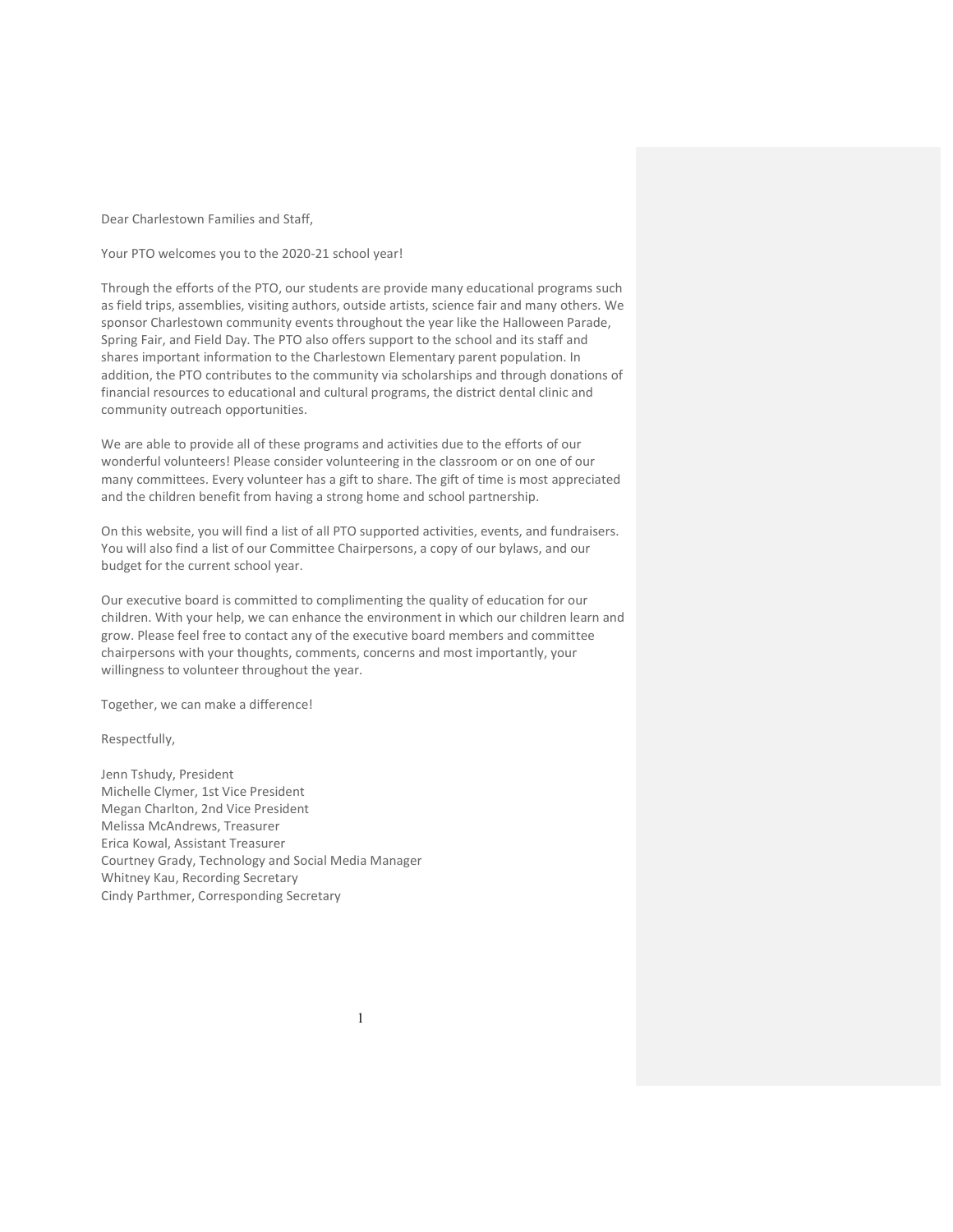The contents of the Charlestown Elementary School PTO Directory are intended for the social convenience of parents, students and faculty. Other uses are strictly prohibited.

# Great Valley School District 2018---2019

Regina C. Speaker Palubinsky, Ed.D.

Great Valley School District 47 Church Road Malvern, PA 19355 Malvern, PA 19355 610---644---1790

225 North Phoenixville Pike 20 Devon Road Malvern, PA 19355<br>610---889---1900 610---889---1900 610---647---6651 Asst. Principal --- Marshall Hoffritz Asst. Principal – Heidi Capetola

Great Valley Middle School<br>
225 North Phoenixville Pike<br>
611 Sugartown Road 225 North Phoenixville Pike<br>Malvern. PA 19355 610---644---6440 610---699---1500 Principal – Edward Souders, Ed.D. Principal – Karen Schneck, Ed.D. Asst. Principal – Amanda Pierce

#### Charlestown Elementary School

2060 Charlestown Road Malvern, PA 19355 610---935---1555 Principal – Christopher Pickell

Administrative Personnel 610 889-2125<br>
Regina C. Speaker Palubinsky, Ed.D. x52112 District Superintendent Robin Koslo---Stahl, Ed.D. x52116 Asst. Superintendent (Elementary) Daniel Goffredo, Ed.D. x52158 Asst. Superintendent (Secondary) x52305 Director of Communications & Outreach Dolores D'Amore x52142 Accounting – Tax Questions Mike Detwiler x52132 Director of Transportation<br>Charles E. Linderman, RSBA x52123 Director of Business Affairs x52123 Director of Business Affairs Nicole Melia x52135 Supervisor of Food Service Joanna Wexler, Ed.Dl x52113 Director of Special Education x51973 Director of Technology, Accountability, & Enrichment Programs James Abraham x 52136 Supervisor of Buildings and Grounds

# Administrative Office<br>
Great Valley School District

S54 Swedesford Road
School District

As 354 Swedesford Road
School District

Communistrative Office

As 354 Swedesford Road

R.D.

Markley Elementary School

Principal – Victoria Morris

# Great Valley High School General Wayne Elem. School

Principal – Bonnie Citron

Malvern, PA 19355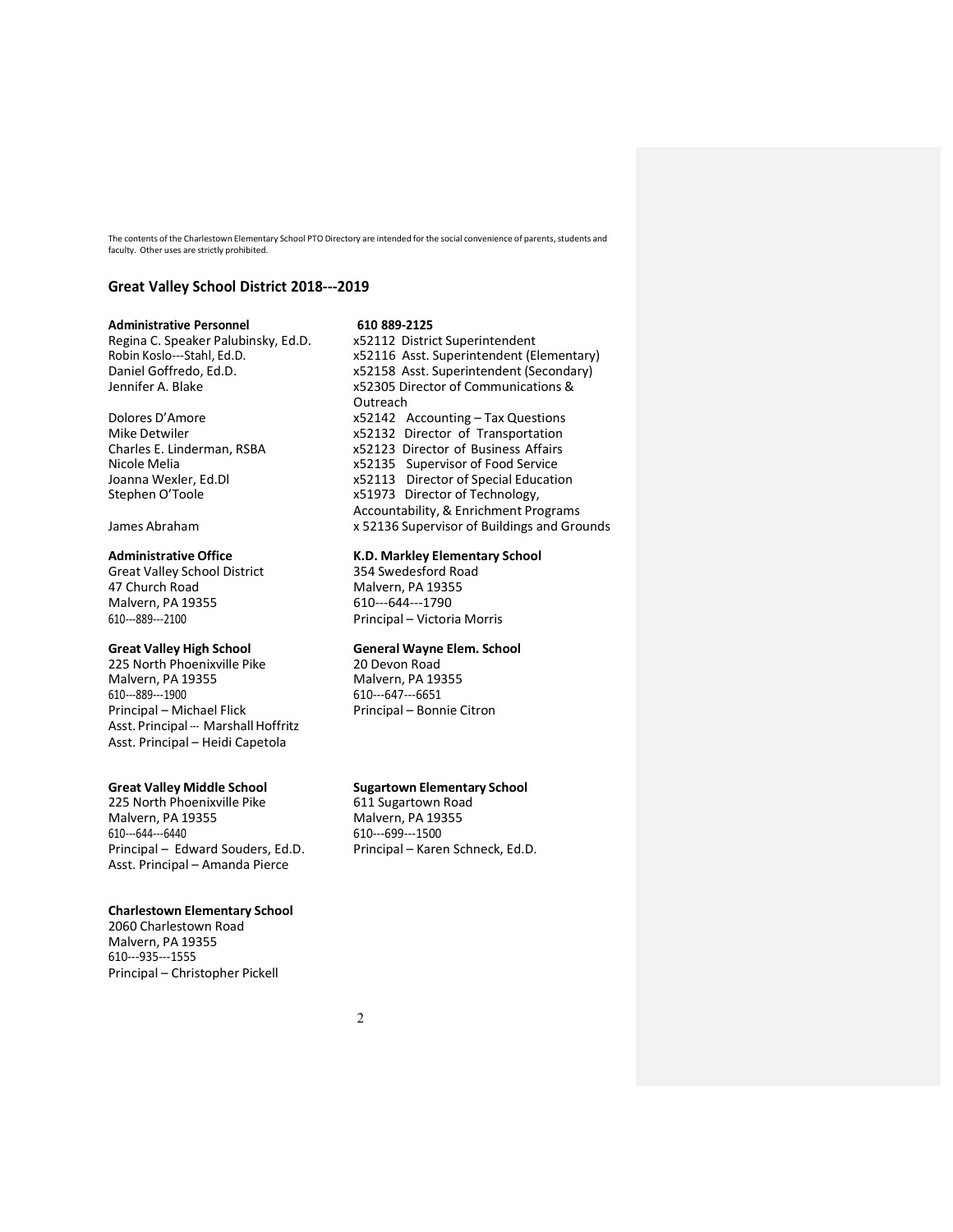# Charlestown Staff 2018/2019

| <b>AREA</b>             | <b>NAME</b>            | Rm#               | Ext. # | <b>AREA</b>            | <b>NAME</b>              | RmH             | Ext. #       |
|-------------------------|------------------------|-------------------|--------|------------------------|--------------------------|-----------------|--------------|
| Principal               | Pickell, Chris         |                   | 10201  | <b>Main Office</b>     | Regan, June              |                 | 10202        |
|                         |                        |                   |        |                        | Aker, Nancy              |                 | 10200        |
| <b>KA/KP</b>            | Paraschak, Jessica     | 24                | 10424  |                        | Conlow, Colleen          |                 | 10200        |
| $K-GB$                  | <b>Chrissy Rolling</b> | 16                | 10416  |                        |                          |                 |              |
|                         |                        |                   |        | <b>Support Staff</b>   | Awilda Germer-Reyes      |                 |              |
| 1                       | Gronwaldt, Donna       | 22                | 10422  |                        | Sue DeBoard              |                 |              |
| 1                       | King, Courtney         | 19                | 10419  |                        | <b>Melissa Bush</b>      |                 |              |
| 1                       | Matuza, Jen            | 21                | 10421  |                        | Mc Carthy, Dorothy       |                 | 10401        |
|                         |                        |                   |        |                        | Coleman, Aniqua          |                 |              |
| $\overline{\mathbf{2}}$ | Lloyd, Heather         | 18                | 10418  |                        | Cummings, Stephanie      |                 | 10415        |
| $\overline{2}$          | Marchese, Marisa       | 17                | 10417  |                        | Cruz, Andrea             |                 | 10415        |
| $\overline{2}$          | McFarland, Shannon     | $\overline{20}$   | 10420  |                        | Togni, Jenna             |                 | 10415        |
|                         |                        |                   |        |                        | Moore, Miranda           |                 | 10415        |
| 3                       | Doyle, Ellie           | 4                 | 10404  |                        | Cates, Joanie            |                 | 10415        |
| 3                       | Vogt, Chris            | 5                 | 10405  |                        | Pilot, Erin              |                 | 10415        |
| 3                       | Goldstein, Rob         | 3                 | 10403  |                        | Langan, Erin             |                 | 10415        |
|                         |                        |                   |        |                        | Johnson, Meghan          |                 | 10415        |
| 4                       | Gleason, Jen           | 11                | 10411  |                        | <b>Bennettt, Desmond</b> |                 | 10415        |
| 4                       | Himmelberger, Jamie    | 12                | 10412  |                        | Victoria Lathrop         |                 |              |
| 4                       | Youk, Jessica          | 8                 | 10408  |                        | <b>Cindy Shanks</b>      |                 |              |
|                         |                        |                   |        |                        | <b>Hannah Westfall</b>   |                 |              |
| 5                       | Cooper, Shana          | 10                | 10410  |                        |                          |                 |              |
| 5                       | Mariani, Michelle      | 9                 | 10409  | <b>Maintenance Off</b> | Stauffer, Herb           |                 | 10436        |
| 5                       | Shock, Jessica         | 6                 | 10406  | <b>Maintenance Off</b> | Dutter, Bob              |                 | 10436        |
|                         |                        |                   |        | <b>Maintenance Off</b> | Shoemaker, Karl          |                 | 10436        |
|                         |                        |                   |        |                        |                          |                 |              |
| LS                      | Akers, Tina            | $\mathbf{1}$      | 10401  | Cafeteria              | Spiker, Janine           |                 | 10435        |
| LS                      | Caffey, Amanda         | $\overline{7}$    | 10407  | Cafeteria              | Shaw, Nancy              |                 | 10435        |
| <b>MDS</b>              | Guld, Colleen          | 15                | 10415  | Cafeteria              | Montgomery, Rob          |                 |              |
|                         |                        |                   |        | Cafeteria              | Pavlik, Margie           |                 | 10435        |
| Gifted                  | <b>Michelle Hanna</b>  | 14                | 10414  |                        |                          |                 |              |
|                         |                        | IPC-              |        |                        |                          |                 |              |
| Psych                   | Izard, Christine       | <b>RM42</b>       | 10432  |                        |                          |                 |              |
| Guidance                | Uhrich, Katy           | 128               | 10204  |                        | <b>SERVER ROOM</b>       |                 | 10437        |
| <b>Rdg Spec</b>         |                        | 145               | 10431  |                        | <b>SCIENCE LAB</b>       |                 | 10402        |
| <b>STEAM</b>            | <b>Brook, Abrahams</b> | <b>COM</b><br>LAB | 2046   |                        | <b>FACULTY ROOM</b>      |                 | 10435        |
| <b>Nurse</b>            | Rogan, Tami            | 129               | 10206  |                        |                          |                 |              |
| Library                 | Schildknecht, Carrie   | 112               | 10207  |                        | <b>SERVER ROOM</b>       |                 | 10437        |
| Library                 | Hoyt, Audrey           | 112               | 10207  |                        | <b>TECH SUPPORT-DO</b>   |                 | 52170        |
| PE                      | Meiswich, Steve        | Gym               | 10428  |                        | <b>WORKROOM</b>          | 41              | 10438        |
| Art                     | Paige O'Keefe          | Art               | 10427  |                        | Warwick, CT              | $\overline{13}$ | 10413        |
| Art                     | <b>Kate Regula</b>     | Art               | 10427  |                        | Warwick-Main             |                 | 610 363-8184 |
| <b>Music</b>            | Abrahams, Brooke       | 108               | 10425  |                        |                          |                 |              |
|                         |                        |                   | 3      |                        |                          |                 |              |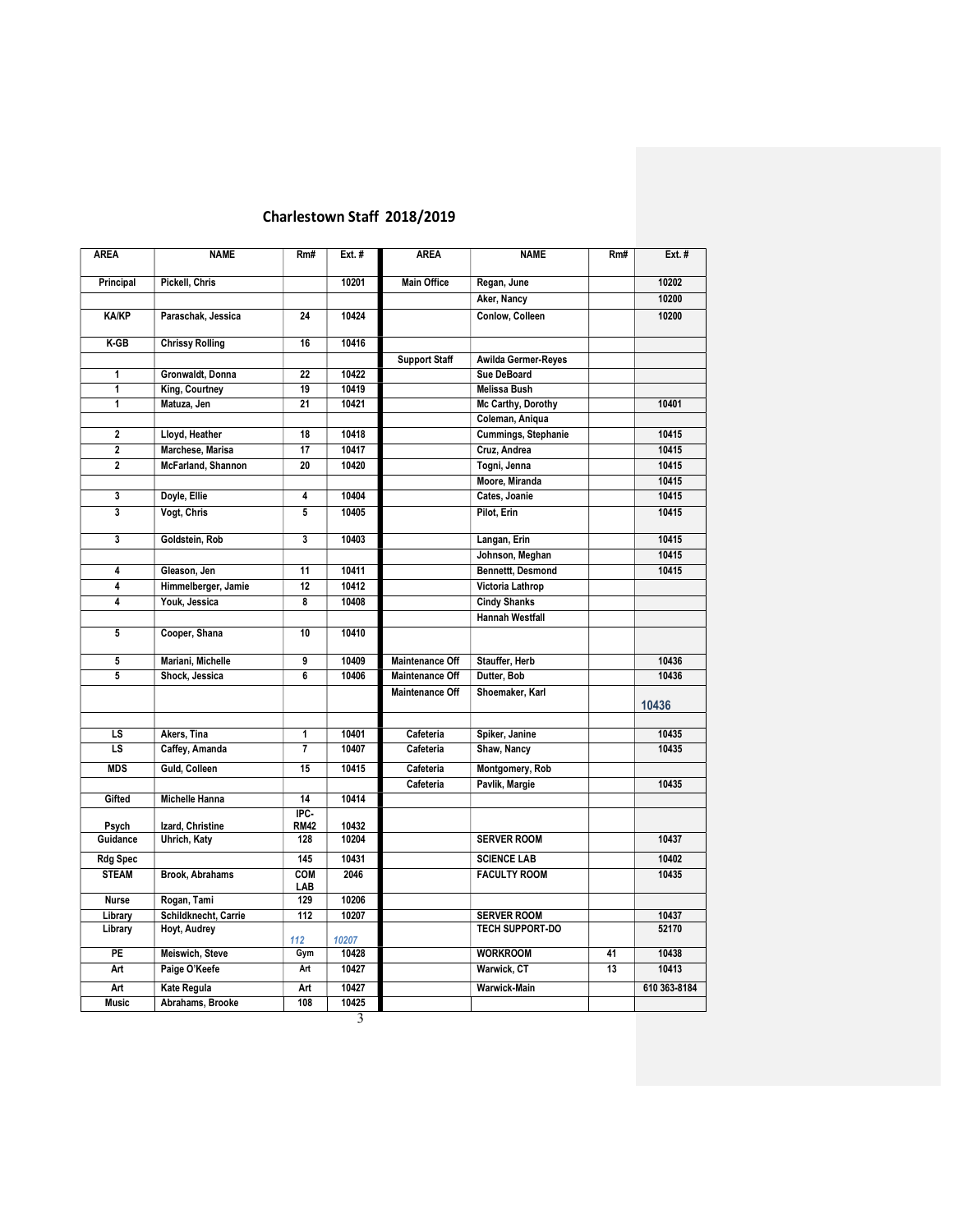| <b>Strings</b> | Deminski, Joy  | 106                  | 10439 | <b>KRAPF Bus Garage</b> | 610 917-8660 |
|----------------|----------------|----------------------|-------|-------------------------|--------------|
| Speech         | Brown, Thomas  | IPC<br>1st/2nd       | 10429 | <b>NORCROSS Van</b>     | 610 647-5485 |
| OТ             | Jacques, Mary  | 144                  | 10444 |                         |              |
| <b>ESL</b>     | Alie McBrearty | IPC-<br><b>RM152</b> | 10433 | <b>Phone America</b>    | 610 296-2850 |
| SS             | Rees. Kim      |                      |       |                         |              |
| <b>PT</b>      | Lori Brophy    |                      |       |                         |              |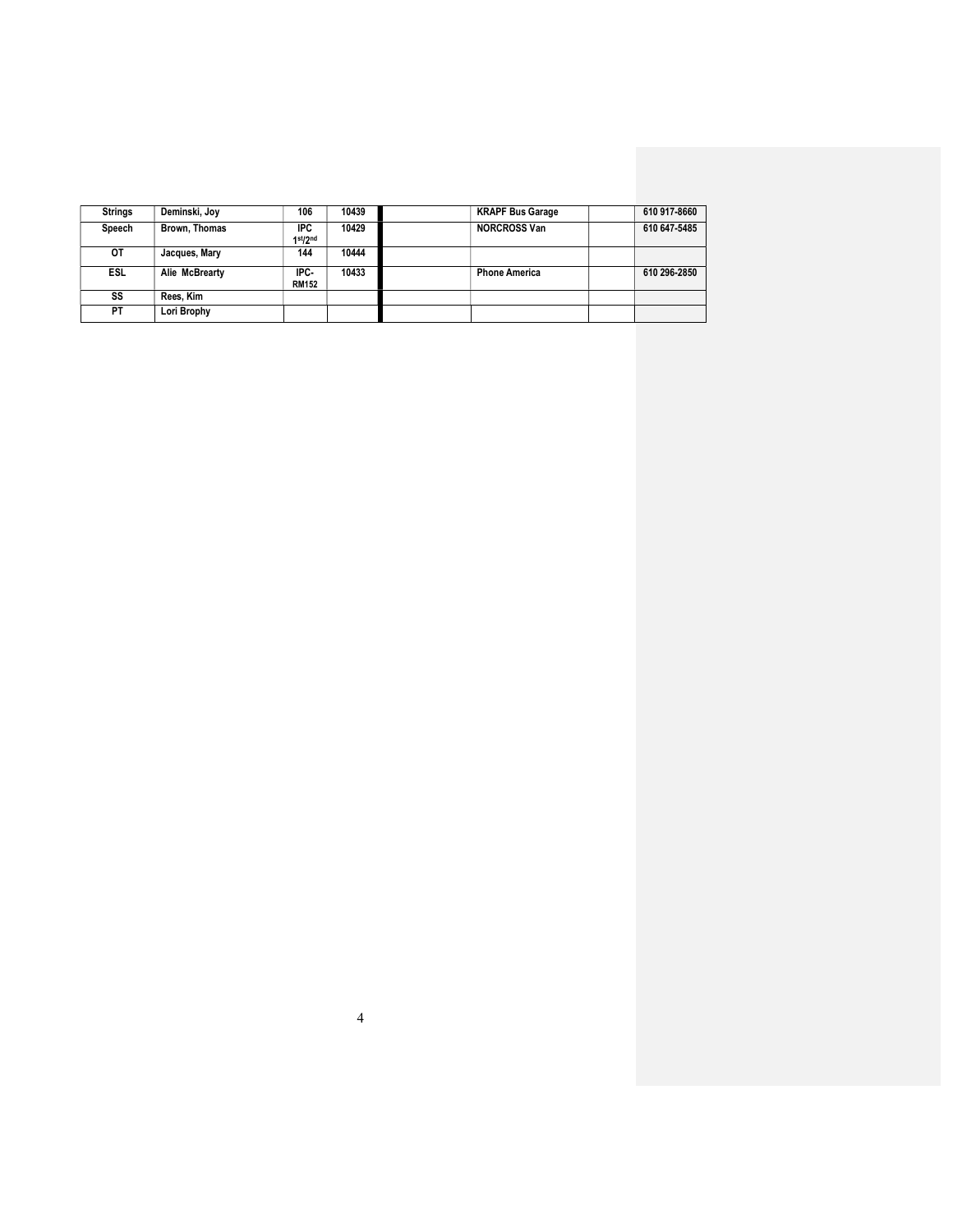# Charlestown PTO Committee List 2017-20182020-21

| <b>Board Officer/Event</b>                                                                                              | Chairperson Volunteer                                                    |
|-------------------------------------------------------------------------------------------------------------------------|--------------------------------------------------------------------------|
| President: Jenn Tshudy                                                                                                  |                                                                          |
| and the state of the state of the state of the state of the state of the state of the state of the state of the         | <b>Elizabeth Stribrny</b>                                                |
| Fall Auction <b>Contract Contract Contract Contract Contract Contract Contract Contract Contract Contract Contract</b>  | <b>Emily Stahl</b>                                                       |
|                                                                                                                         | Grand visitors Day <b>Communication</b> Cyndi Flemming/Jennifer Fiorenza |
| <b>PTO Website</b>                                                                                                      | Laura AssayagLaMovie                                                     |
| <b>Night</b>                                                                                                            | <b>Open Position</b>                                                     |
| <b>Back to School Night</b>                                                                                             | Jenn Tshudy                                                              |
| PTO Handbook                                                                                                            | Jenn Tshudy                                                              |
| Lead Classroom Parent                                                                                                   | Joanne Tidwell                                                           |
| Parent Social/Mini Auction                                                                                              | <b>Open Position</b>                                                     |
| <b>Sunday Night Checklist</b>                                                                                           | Jenn Tshudy                                                              |
| <b>Spring Fair</b>                                                                                                      | <b>Open Position/Open Position</b>                                       |
| 1st Vice President: Michelle Clymer                                                                                     |                                                                          |
| Field Day                                                                                                               | Jenn Tshudy/Open Position                                                |
| <b>Liz Hounsel</b>                                                                                                      |                                                                          |
| <b>Class/Parent Coordinator</b>                                                                                         |                                                                          |
| <b>CT Facebook Page</b>                                                                                                 | <i>in discussion</i> CFA/Bingo                                           |
| Night                                                                                                                   | Jenn Hall/Lynn AltemoseBulldog Dads                                      |
|                                                                                                                         |                                                                          |
| <b>Hospitality</b>                                                                                                      | -Marjorie CurranSpiritwear<br>Open PositionJoanne Tidwell                |
| <b>Ice Cream Social</b>                                                                                                 | <b>Open Position</b>                                                     |
| 5 <sup>th</sup> Grade Yearbook                                                                                          | <b>Open Position</b>                                                     |
|                                                                                                                         |                                                                          |
| 2nd Vice President: Justine SchembriMegan Charlton                                                                      |                                                                          |
| 4th Grade Bake Sale                                                                                                     | Joanne Billman/Luiza MalOpen                                             |
| <b>Position</b>                                                                                                         |                                                                          |
| 5th Grade Farewell                                                                                                      | <b>Open Position Jeannine</b>                                            |
| <b>Espenshade</b>                                                                                                       |                                                                          |
|                                                                                                                         | <b>Heather Dougherty</b>                                                 |
| Cafeteria Volunteers <b>Care and Care and Care and Care and Care and Care and Care and Care and Care and Care and C</b> | Sanjay Gandham                                                           |
| <b>PTO Handbook</b>                                                                                                     | Liz Hounsell <b>Board</b>                                                |
| Officer/Event                                                                                                           | <b>Chairperson Volunteer</b>                                             |
| Directory                                                                                                               | Dana Melia                                                               |
|                                                                                                                         |                                                                          |
| -Teacher Appreciation Lunch-                                                                                            | <b>Open Position</b>                                                     |
| Teacher Appreciation Dinner<br>Teacher Appreciation Dinner                                                              | <b>Open Position Holly Altemose</b>                                      |
| Volunteers                                                                                                              | <b>Liz Hounsell</b>                                                      |
| <b>Corresponding Secretary: Cindy Parthmer</b>                                                                          |                                                                          |
| <b>Field Day</b>                                                                                                        | <b>Heather Dougherty</b>                                                 |
| <b>Halloween Trail</b>                                                                                                  | <b>Brian Schlorff</b>                                                    |
| Photo Day                                                                                                               | <b>Open Position</b>                                                     |
|                                                                                                                         | 5                                                                        |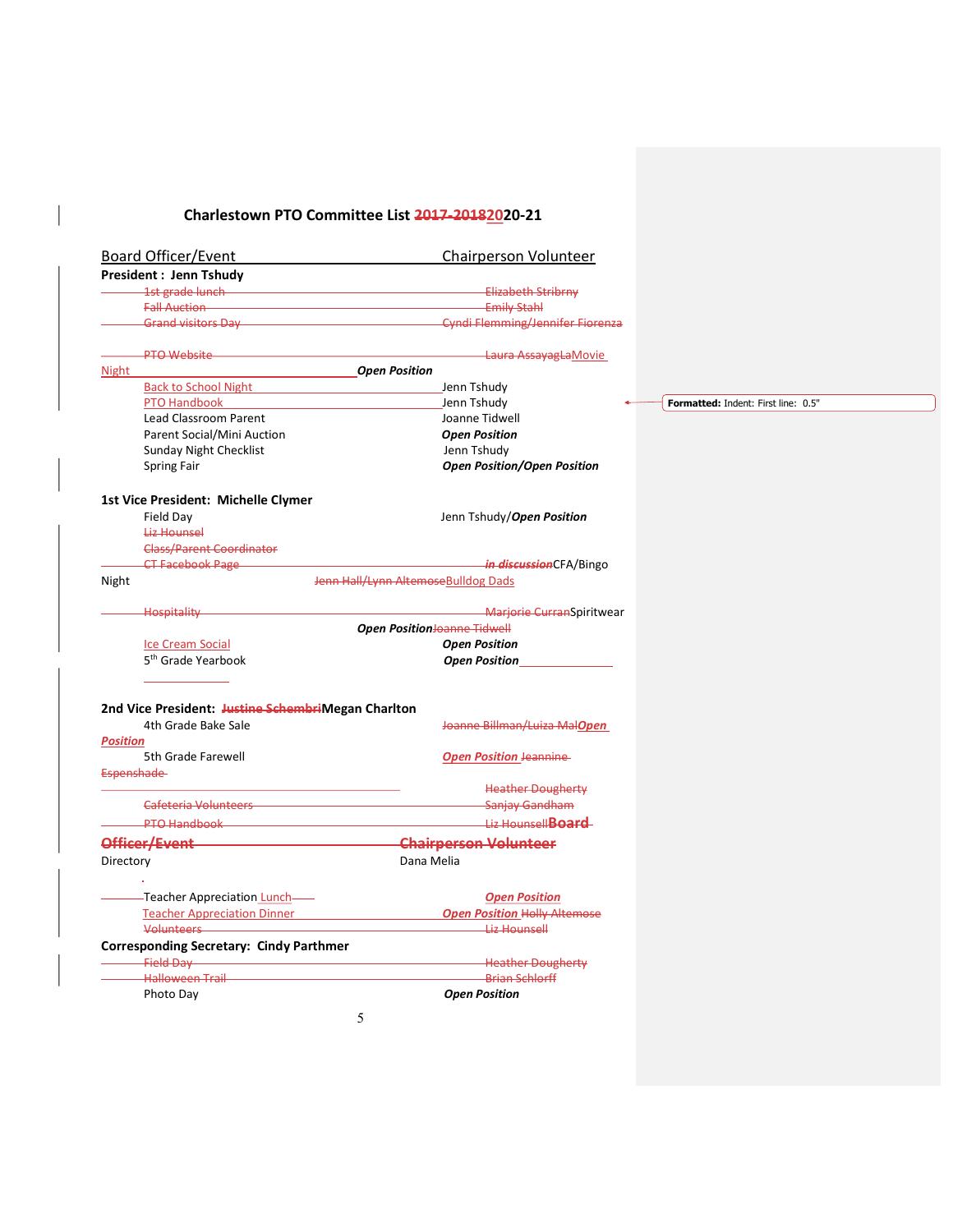| -Spirit Week/Spring Fair Week                        | Open                         | Formatted: Indent: Left: 0", Hanging: 1.5"      |
|------------------------------------------------------|------------------------------|-------------------------------------------------|
| <b>Position</b> Joanne Tidwell/                      |                              |                                                 |
| <b>Welcome Committee for New Families</b>            | Cindy Parthmer/Open Position | Formatted: Indent: First line: 0.5"             |
| Science Fair                                         | <b>Open Position</b>         |                                                 |
| Staff Appreciation-Monthly_                          | Cindy Parthmer/Open Position |                                                 |
| Recording Secretary: Heather Garcia Whitney Kau      |                              |                                                 |
| <b>PTO Meeting Minutes</b>                           | Whitney Kau                  |                                                 |
| CT Beautification                                    | Heather GarciaJenn Tshudy    |                                                 |
| <b>Staff Appreciation - Monthly</b>                  | Cindy Parthmer/Open Position | Formatted: Indent: First line: 0.5"             |
|                                                      |                              |                                                 |
| <u> Science Fair</u>                                 | <b>Open Position</b>         |                                                 |
| Treasurer: <b>DJ Jackson</b> Melissa McAndrews       |                              |                                                 |
| Assistant Treasurer: Carla KlineErica Kowal          |                              |                                                 |
| <b>Boy Scout Liaison</b>                             | <b>Open Position</b>         |                                                 |
| <b>Girl Scout Liaison</b>                            | Joanne Tidwell               |                                                 |
| Passive Fundraisers:                                 |                              |                                                 |
| <b>Box Tops</b>                                      |                              |                                                 |
| Erica Kowal                                          |                              |                                                 |
| <b>Elementary Connections</b>                        | Erica Kowal                  | Formatted: Indent: Left: 0.5", First line: 0.5" |
| <b>Giant</b> 2007                                    | Carla Kline                  |                                                 |
| Elementary Connections <b>Elementary Connections</b> | Carla Kline                  |                                                 |
| Amazon Smile                                         | Laura Assayag School         |                                                 |
| Store                                                | <b>Kelly Rothey</b>          |                                                 |
| <b>Teacher Resource Money</b>                        | Erica Kowal                  |                                                 |
| Dine and Donate                                      | <b>Open Position</b>         |                                                 |
| Shutterfly                                           | Erica Kowal                  |                                                 |
| Amazon Smile                                         | Erica Kowal Carla Kline      |                                                 |
| Technology & Social Media Director: Courtney Grady   |                              | Formatted: Font: 12 pt, Bold                    |
| <b>PTO Facebook Page</b>                             | Courtney Grady               | Formatted: Font: 12 pt, Bold                    |
| PTO Instagram Page                                   | Courtney Grady               |                                                 |
| PTO Website                                          | Courtney Grady               |                                                 |
| <b>Bulldog Blast</b>                                 | <b>Open Position</b>         |                                                 |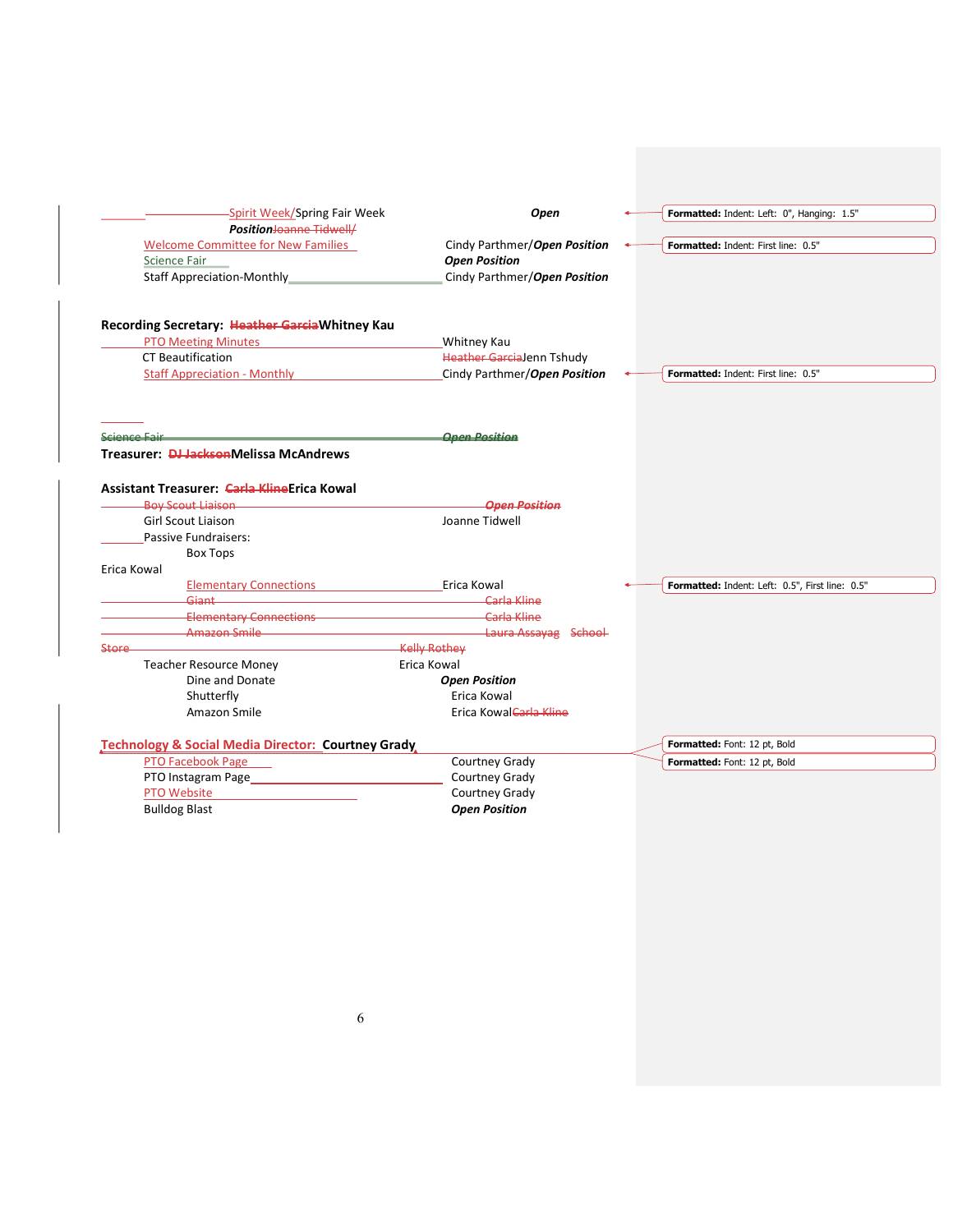# Charlestown Parent Teacher Organization

What the PTO organizes and funds throughout the school year

# Fundraisers:

# Parent Fundraising Auction--- (Every other year)

Every few years our major fundraising event for the school is the Auction. The evening will provide parents and friends of the school an opportunity to purchase fabulous live and silent auction items, while making a great contribution to our children's educational experience.

Online Directory – (compiled first weeks of the school year, referenced year round) The online directory is your link to the other families at Charlestown. Data is collected via on---line entries. At Back to School Night everyone who purchases online access will be able to view the directory anytime, anywhere, on ANY internet connected device.

# Spring Fair – (May, 2021)

The first Friday in May has Charlestown alive with music, games and prizes! Buy a chance for a terrific raffle prize, enjoy a delicious meal, and catch up with all of your CT friends. Many volunteers are needed for this event. The Chairpersons act as a liaison with the administrators and school staff. They manage the coordinators of the games and prizes, food, raffle, tickets, etc. It is the event that all of the children look forward to!

# Passive Fundraisers:

# Amazon Smile--- (year round)

Charlestown Elementary is a member of the Amazon Smile program. AmazonSmile is the same Amazon you know, with the same products, same prices and same service. Amazon will donate 0.5% of the price of your eligible AmazonSmile purchases to Charlestown Elementary PTO whenever you shop on AmazonSmile. Go to http://smile.amazon.com/ch/23---2644948 and sign in with your Amazon account. Make sure to bookmark the web address so you are always supporting our school.

# Box Tops – (year round)

Box Tops has gone digital! Buy, scan and earn rewards for your school. Look for the app in your phone app store.

# Elementary Connections – (year round)

You will receive a small brochure from Elementary Connections a few times throughout the school year. The brochure will provide advertisements from local businesses that are geared toward children of elementary age. The PTO will receive a percentage of all advertisement fees.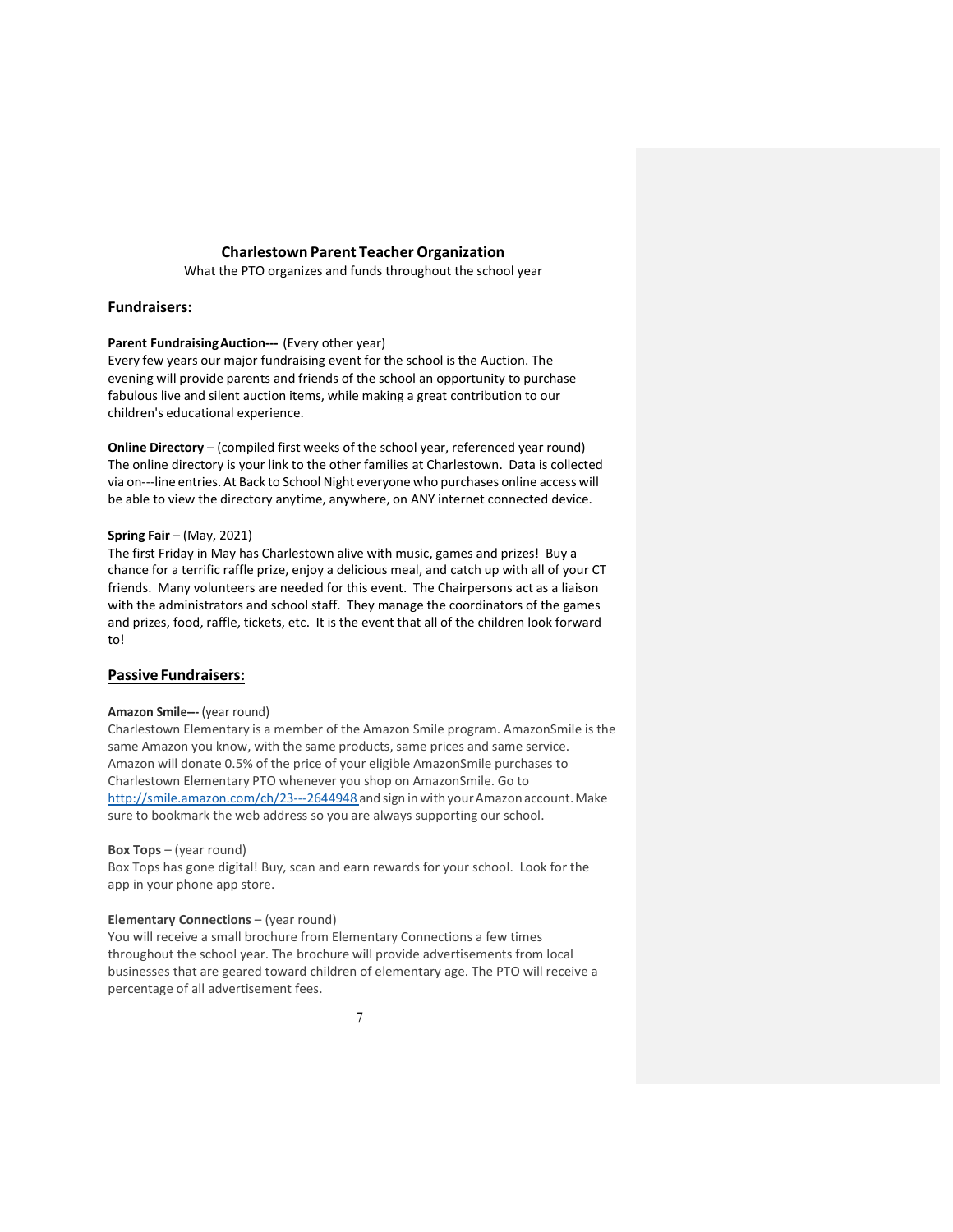# Spirit Wearhouse

Charlestown Spirit Wear is available for purchase online from our spirit wear web site. Periodically, spirit wear can be purchased at PTO sponsored events. (https://charlestownspiritwear.com/)

# Committees:

# Boy Scout/Girl Scout Liaison – (year round)

A contact person for the Scouts for any Charlestown Elementary School activities.

# CT Beautification--- (year round)

The Charlestown Courtyard was created in memory of a young Charlestown student who was tragically killed in an accident. Over the years, trees, bushes, a bench and birdfeeders have been added to the family's loving gift of a white statue of a little girl, in memory of Bernadette Faggioli. This committee will weed and plant as needed in the Courtyard, the school entrance, and at the Charlestown sign.

# Chick-fil-A Bingo Night-- (October 2019)

The Bulldog Dads host a bingo night for the Charlestown School community. Chick-fil-A can be pre-ordered and then picked up prior to bingo night starting. Please plan to attend with your CT student(s) for a fun--filled night of dancing, bingo, soft pretzels, and prizes.

# Field Day – (June)

Students and staff participate in various games throughout the day ending with a traditional tug---of---war, which is the highlight of the afternoon! The PTO provides a BBQ lunch where family members are invited to attend and dine with their child. Water is provided during the games and students receive a Popsicle afterward. Bring a blanket or lawn chair and cheer on our young athletes.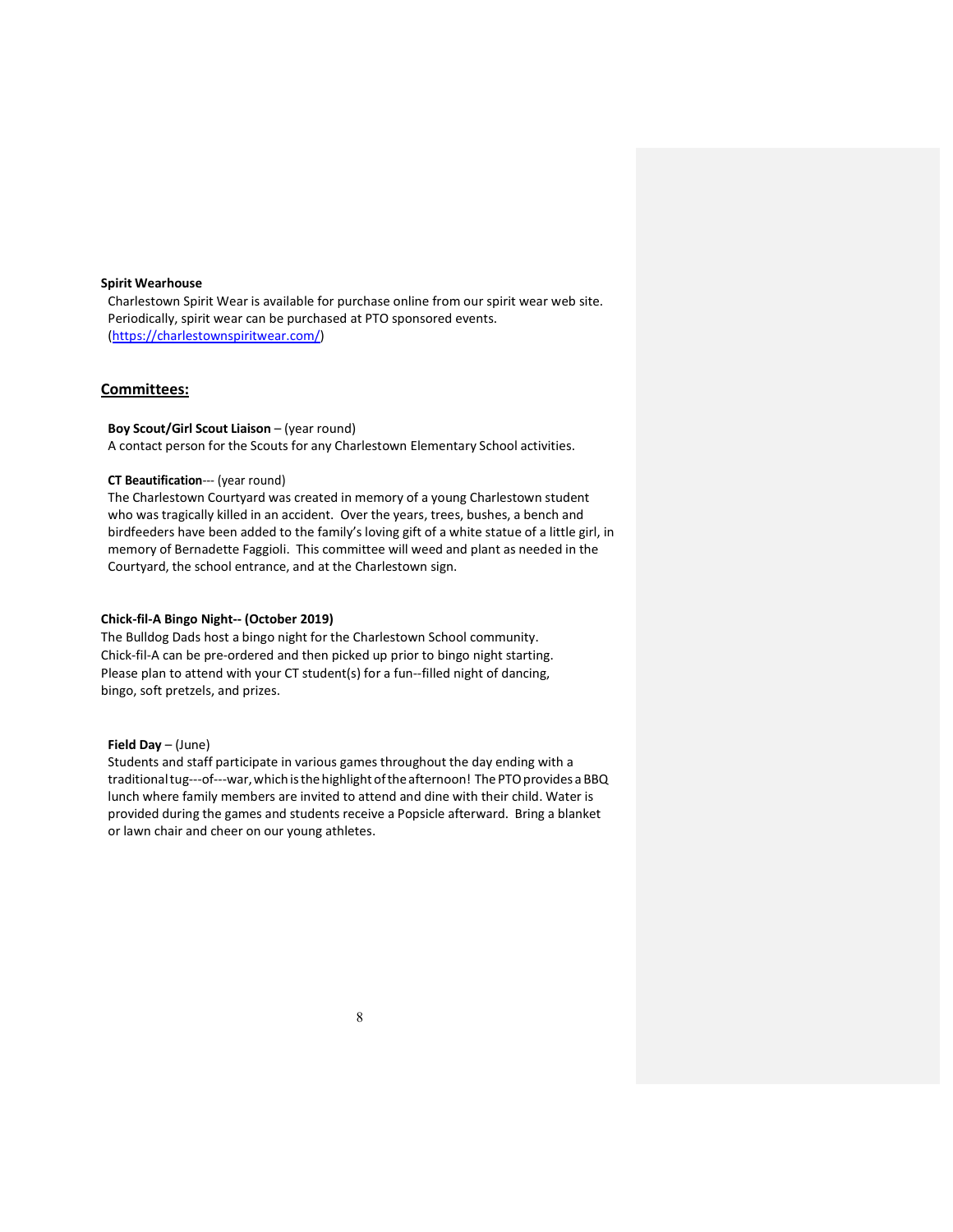# Halloween Parade – (October)

The GVHS Marching Band leads the costumed students in a parade. Classroom parties follow the parade and high school performance. Parents are welcome to attend the Halloween Parade.

### Ice cream Social – (TBD)

Join us for the first official back to school activity of the year. Ice cream treats will be provided and we will have members of the PTO and neighboring community available to provide a variety of information. It's a great time to meet people at the school and reconnect with old friends.

### Lead Parent Coordinator – (year round)

This is a wonderful way to get to know your child's teacher and classmates! You and another parent coordinator will work together sending emails to parents from the teacher and PTO, and plan parties for the holidays. It is a great way to get involved at Charlestown!

# Monthly Teacher Appreciation --- (year round)

Dedicated parent volunteers provide and set up refreshments monthly for the teachers and staff at CT. Food items can be baked or store bought.

# Movie Under the Stars – (September)

Pack your lawn chairs, blankets and cooler of snacks, and join the Charlestown community for an outdoor movie and an evening of socialization with old and new friends. During the first few weeks of school, the students will be voting for the movie.

### New Families Committe – (year round)

Please help us in welcoming new families to Charlestown. Help to answer questions and familiarize them with Charlestown.

# Online Directory – (see description under fundraisers)

# Spirit Week – (April/May)

This is a celebration where our school spends 5 days building school spirit and unity amongst the students. It encompasses a little bit of screen free week and earth day, and at the same time our kids have the opportunity to show their school spirit. There are different activities the kids can participate in each day while they earn individual and classroom points. This week takes place the week leading up to the spring fair which is always the first Friday in May.

# Staff Appreciation Dinner – (November)

During November conferences, the PTO arranges a catered Staff Appreciation Dinner. Just one of the ways we like to say "Thank you" to our staff.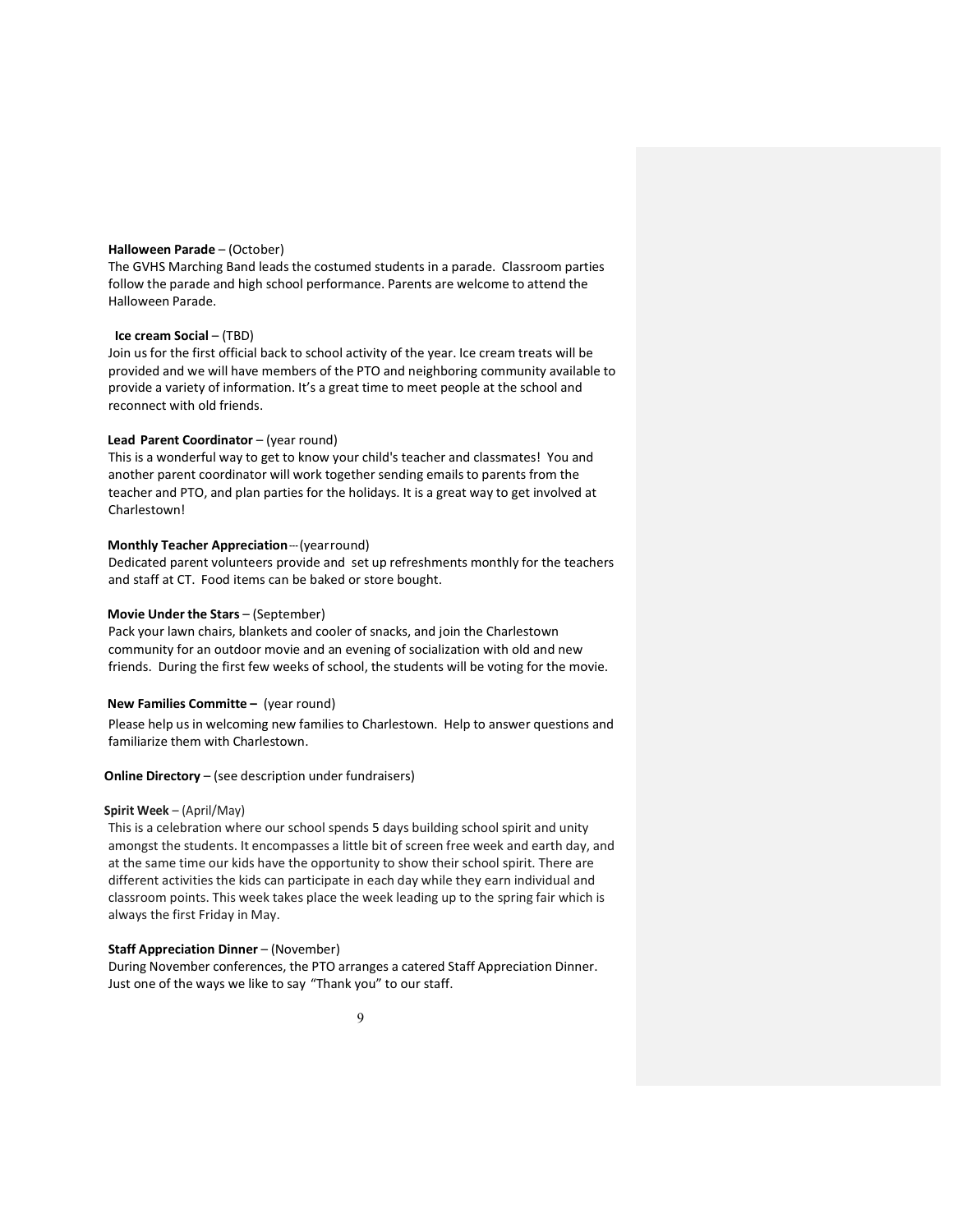# 4<sup>th</sup> Grade Bake Sale (Nov)

4<sup>th</sup> Grade parent volunteers will collect baked goods from the 4<sup>th</sup> grade families and conduct a bake sale while the elections take place at the school. All of the proceeds from this will go towards the  $5<sup>th</sup>$  grade yearbook for the next year.

# 5<sup>th</sup> Grade Yearbook

5<sup>th</sup> Grade parents will create a yearbook for all of the 5<sup>th</sup> grade students compiled of photos and memories from their years at Charlestown.

# Other Charlestown activities:

# 5th Grade Activities

5<sup>th</sup> Graders get to participate in several fun opportunities before they say farewell to Charlestown. After winter break rehearsals begin for the annual musical production, followed by the April Students/Faculty floor hockey game. Their year ends with a long anticipated field trip to Washington DC and their farewell ceremony.

#### Awards Ceremony

Students are recognized for their achievements at this end of the year assembly.

# Back to School Night – ( Sept)

Open House begins at 7pm with an introduction from our Principal and PTO President. It is then followed by a visit to your child's classroom where the teacher presents his/her plans for the year. Two sessions are offered for your convenience.

# **Concerts**

Each grade is highlighted in a choral concert once during the year. String and band performances are also scheduled.

# Kindergarten Orientation – (TBD)

Future students visit a classroom, take a school bus ride and have a snack. Parents meet with the principal for a welcoming to our school and a Q/A session. Our guidance counselor is also available for any questions. Learn the importance of reading from our specialist and pointers on healthcare from our school nurse. The PTO president gives a brief overview of activities in which you may become involved.

# Parent/Teacher Conferences – (November and March)

Fall conferences will be held during Thanksgiving Recess. Conferences will be available for every parent. Spring conferences will be in March. As always, parents may contact their child's teacher at anytime throughout the school year with questions or concerns.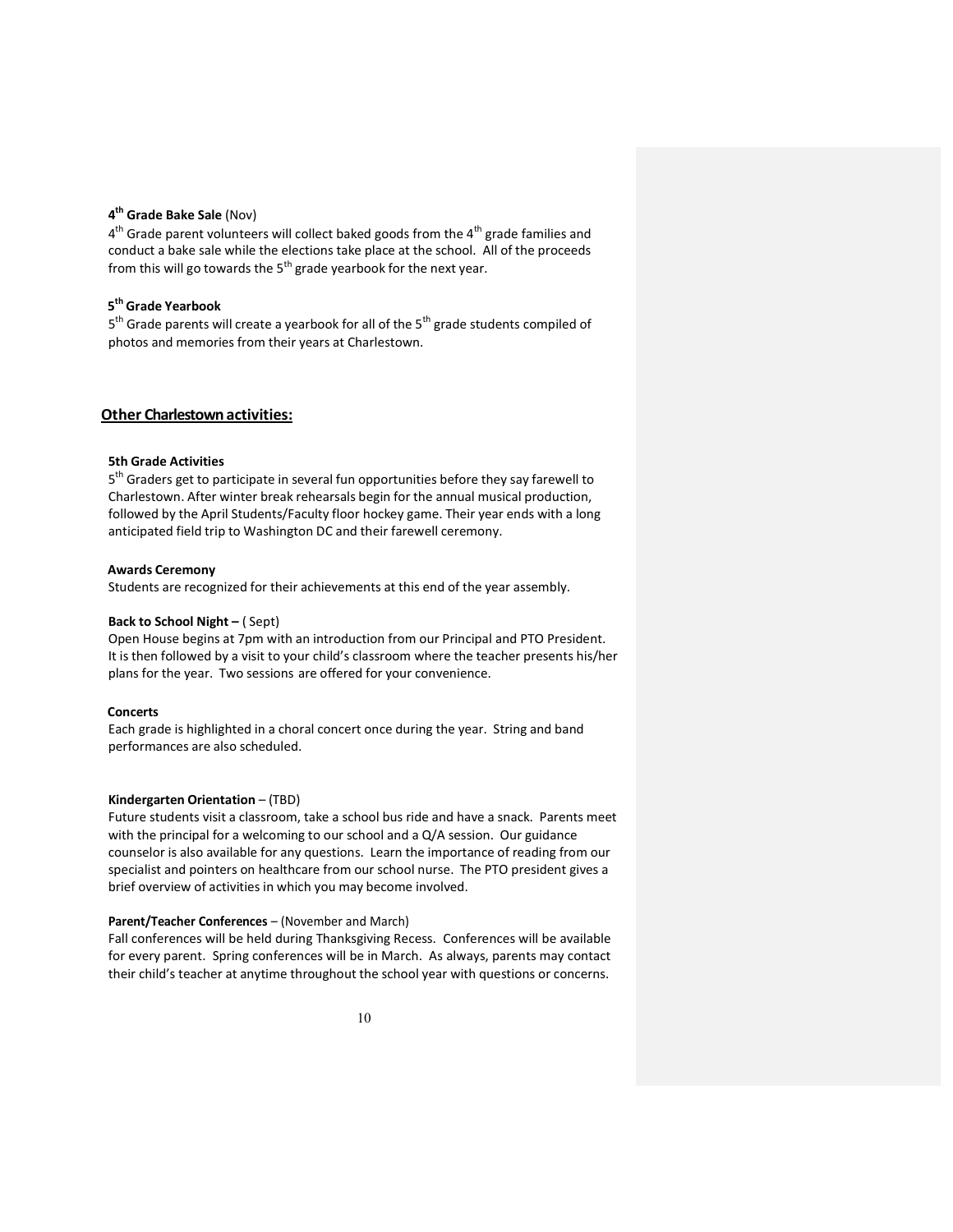Photo Day – (Fall and Spring)

Lifetouch photo company takes photos of the children. Purchase is optional.

Science Fair – Students in the  $4<sup>th</sup>$  and  $5<sup>th</sup>$  grade have the opportunity to participate in a Science Fair. Professionals in a variety of fields come to judge the projects and ribbons are awarded. Many students have gone on to the county science fair. A Great Valley teacher and volunteer parents assist the students.

# Turkey Trot – (November)

Join the children for a run around the school property or bring a chair and sit back and watch. Our young runners are sure to impress.  $3<sup>rd</sup>$ , 4<sup>th</sup> and  $5<sup>th</sup>$  graders participate in the run while the entire school cheers them on.

# Communication:

### Bulldog Blast--- (weekly)

The Bulldog Blast is a weekly newsletter that will be distributed electronically at the end of each week to all families. It includes information on activities and events occurring within the school.

#### Charlestown Elementary Facebook and Instragram Pages

The Charlestown Elementary Facebook Page is another way that our school attempts to communicate ongoing school activities to our families. If you are a Facebook user, please go LIKE us! (https://www.facebook.com/charlestown.pto) (https://www.instagram.com/charlestownelementarypto/)

# Charlestown Website

The school website is a wonderful resource to find what's been happening and what is being planned at Charlestown and throughout the GV school district. It contains communication from the principal and office staff, the guidance counselor, news from teachers, PTO business and a calendar of coming events. Website submissions must be approved by the principal. Go to www.gvsd.org and select Charlestown Elementary.

#### PKC Committee - (1x per month)

The Parent Key Communicator network is comprised of parent volunteers, District Community Relations Coordinator, the District Superintendent and a Board Member attends the meetings. The goal of the group is to increase two---way communication between the district office, the schools, and the parent community. The group also works to identify areas that need further clarification so that common understanding is possible, and builds bridges between schools by providing parents with a forum where connections can be made.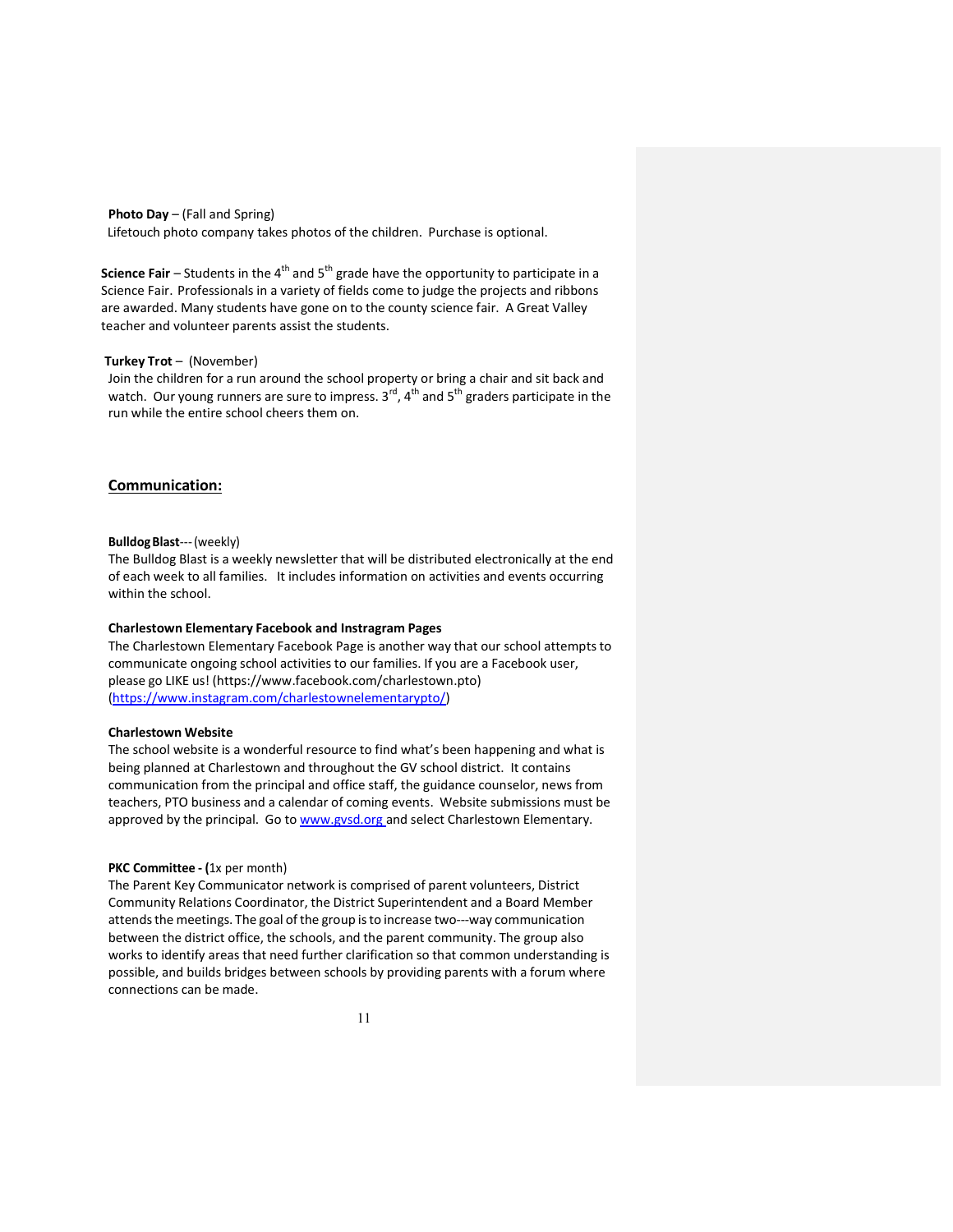School Closings -You will receive a call from the Great Valley School District's automated messenger to inform you of closings. You may also listen to KYW News Radio 1060 A.M. Great Valley is #855 in Chester County or visit the district website at www.gvsd.org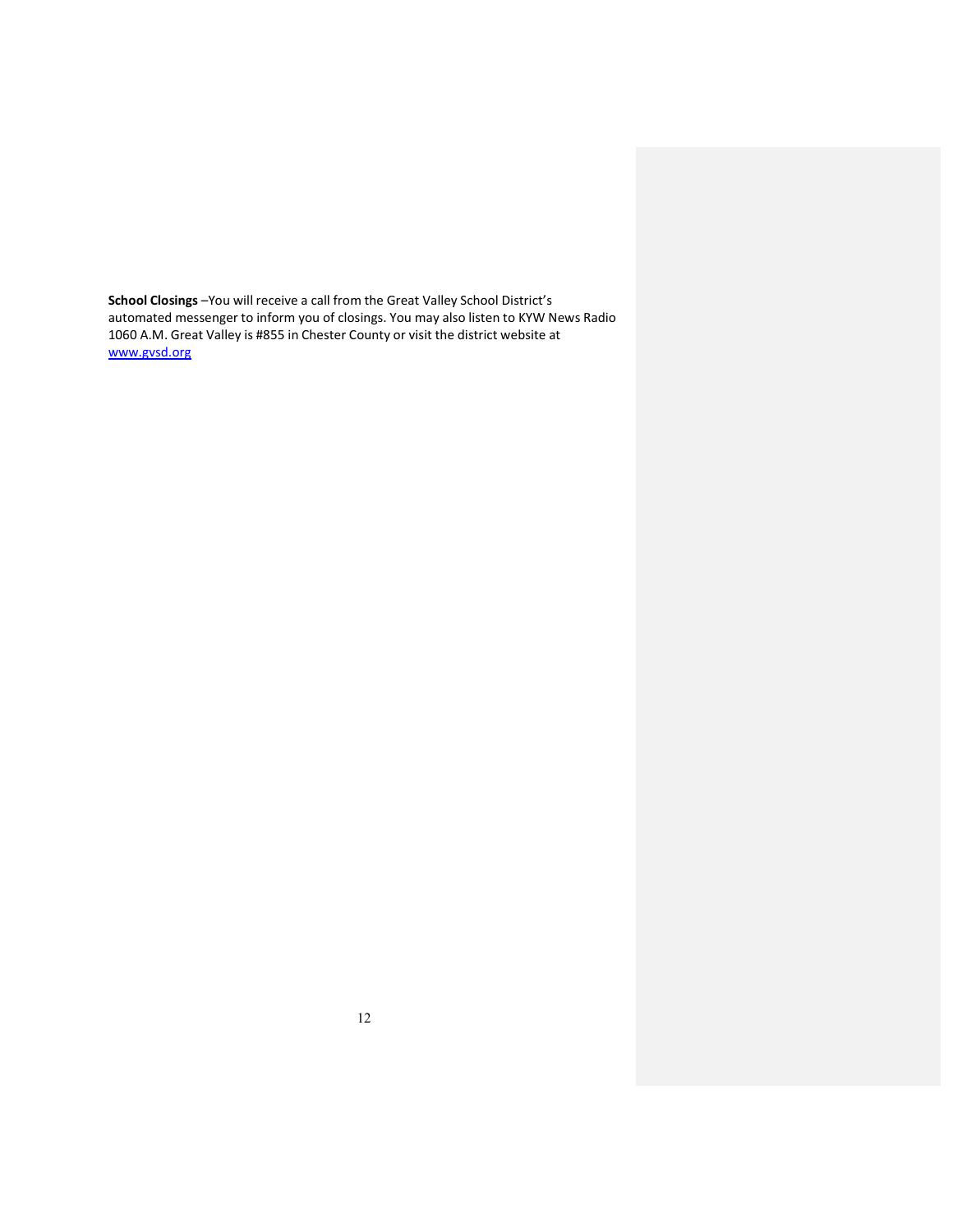# Charlestown Elementary PTO Bylaws

# MISSION STATEMENT

To promote the welfare of the Charlestown Elementary Students by:

- 1. providing means to enhance the educational experiences of the students, and
- 2. providing channels of communication and cooperation between faculty, parents, guardians, and administration.

### **MEMBERSHIP**

Any parent or guardian of a child attending Charlestown Elementary School or member of the Charlestown School Staff is considered a member of the PTO. Members shall receive the school directory upon payment of a nominal fee. Members shall be eligible to vote in all elections and shall be eligible to serve upon the Executive Boards. Committee Chairs shall be represented by volunteers from either the Membership or from the Executive Board.

# EXECUTIVE BOARD OFFICERS

The officers of the Executive Board and their duties shall be as follows:

### President---two year term

Manages all PTO business including Executive Board and General PTO meetings. Attends all District Council Meetings or appoints an alternative Executive Board officer to attend if unable.

First Vice President---two year term

Assists current President with duties. Attends administrative meetings with the President. Coordinates Back to School Night.

#### Second Vice President---two year term

Assists other Executive Board members with their duties.

# Treasurer---two year term

Handles and accounts for all PTO funds. Responsible for filing of yearly tax returns, and working with accountants.

# Assistant Treasurer---two year term

Assists Treasurer with duties and handles all special accounts. In the absence of the Treasurer at any school event, the Assistant Treasurer shall assume the role of Acting Treasurer.

# Corresponding Secretary---two year term

Handles all correspondence related to the PTO business. Acts as parliamentarian at all PTO meetings to ensure adherence to Robert's Rules of Order.

# Recording Secretary--- two year term

13 Records and distributes the minutes concerning all PTO meetings. Records the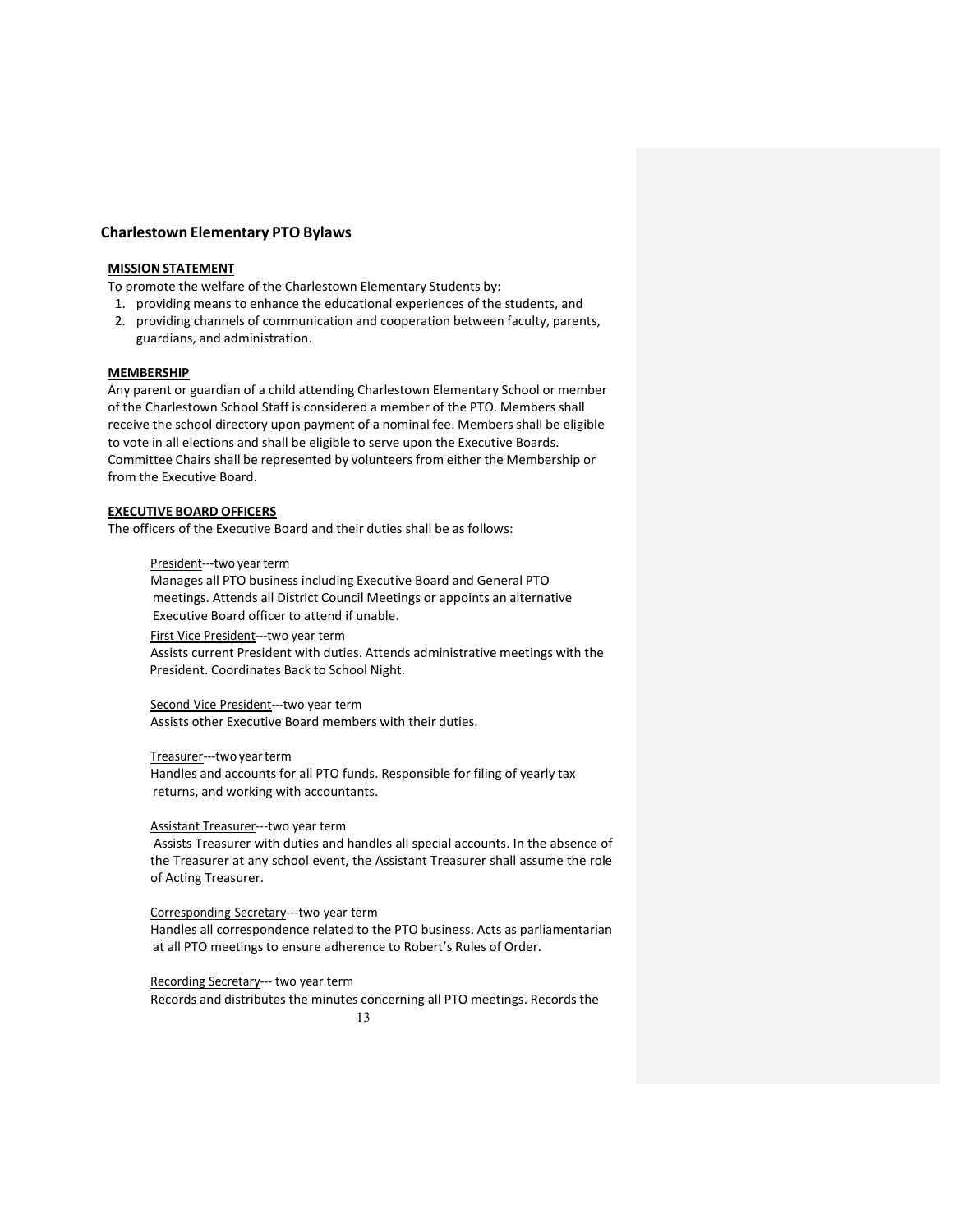minutes during all Executive Board Meetings.

Social Media and Technology Director – two year term Handles set up and maintenance of social media platforms and other technology resources. Works with the Executive Board to evaluate and recommend changes to technologies used to enhance communications with parents and teachers.

# ELECTION OF EXECUTIVE BOARD OFFICERS

A Nominating Committee shall submit nomination for officers. There shall be eight members on the Nomination Committee. The Executive Board shall appoint individuals to the Nominating Committee during the month of February. This committee shall consist of six individuals from the membership, where each of the six members represents a different grade level. In addition, there shall be two Executive Board Officers on the Nominating Committee, with and additional Executive Board member approved as an alternate.

The consent of each candidate for Executive Board office must be obtained before his/her name is placed in the nomination. Any member of the Nominating Committee may be eligible for the office, but shall recuse him/herself from any discussion concerning his/her candidacy for office.

# BALLOTS

The Nominating Committee shall report the name of the candidates for each eligible Executive Board position. The names shall be announced at the April PTO meeting. In addition, the candidates shall be announced in the form of a ballot included in the school newsletter distributed during the last two weeks of April. Ballots shall also be available in the PTO files.

Procedure for the submission of the absentee ballots:

- member completes ballot
- member places completed ballot in the sealed envelope with member's name printed clearly on the outside
- member returns sealed envelope to the PTO ballot box located in the school office.

Any ballot returned without identification shall be discarded. Absentee ballots shall remain sealed until counted at the end of the May PTO meeting.

# ELECTION

Members shall vote at the May PTO meeting. Ballots shall be distributed at the beginning of the meeting. A designated member of the Nominating Committee shall be appointed teller to collect and count the ballots at the end of the meeting. The teller shall ensure that no member has previously submitted a vote or voted more than once. After the ballots are counted, the teller shall record the votes and the results entered in the minutes of the meeting.